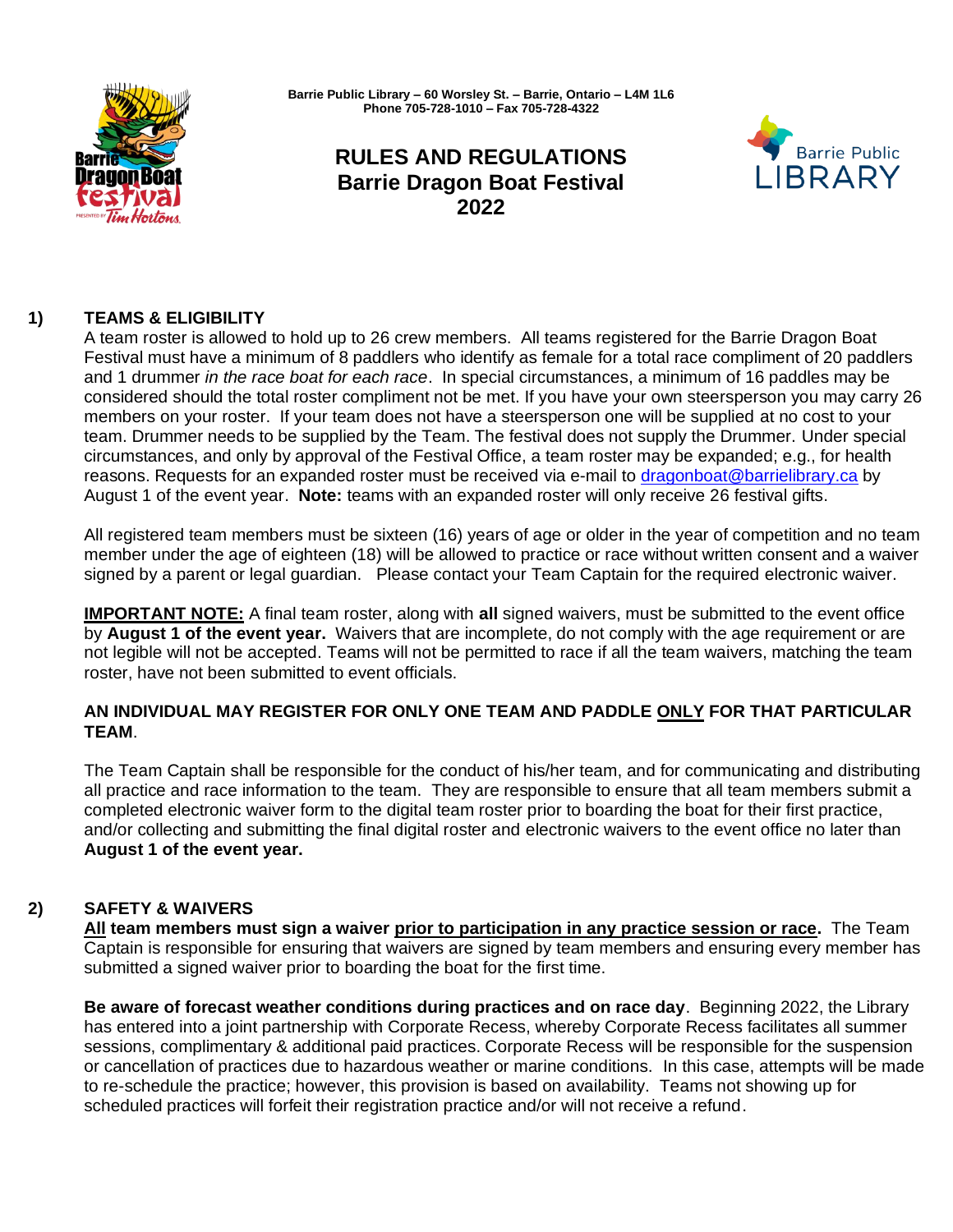

**Barrie Public Library – 60 Worsley St. – Barrie, Ontario – L4M 1L6 Phone 705-728-1010 – Fax 705-728-4322**

# **RULES AND REGULATIONS Barrie Dragon Boat Festival 2022**



**All decisions regarding practice cancellations due to weather will be decided at the water, at the time of the practice.**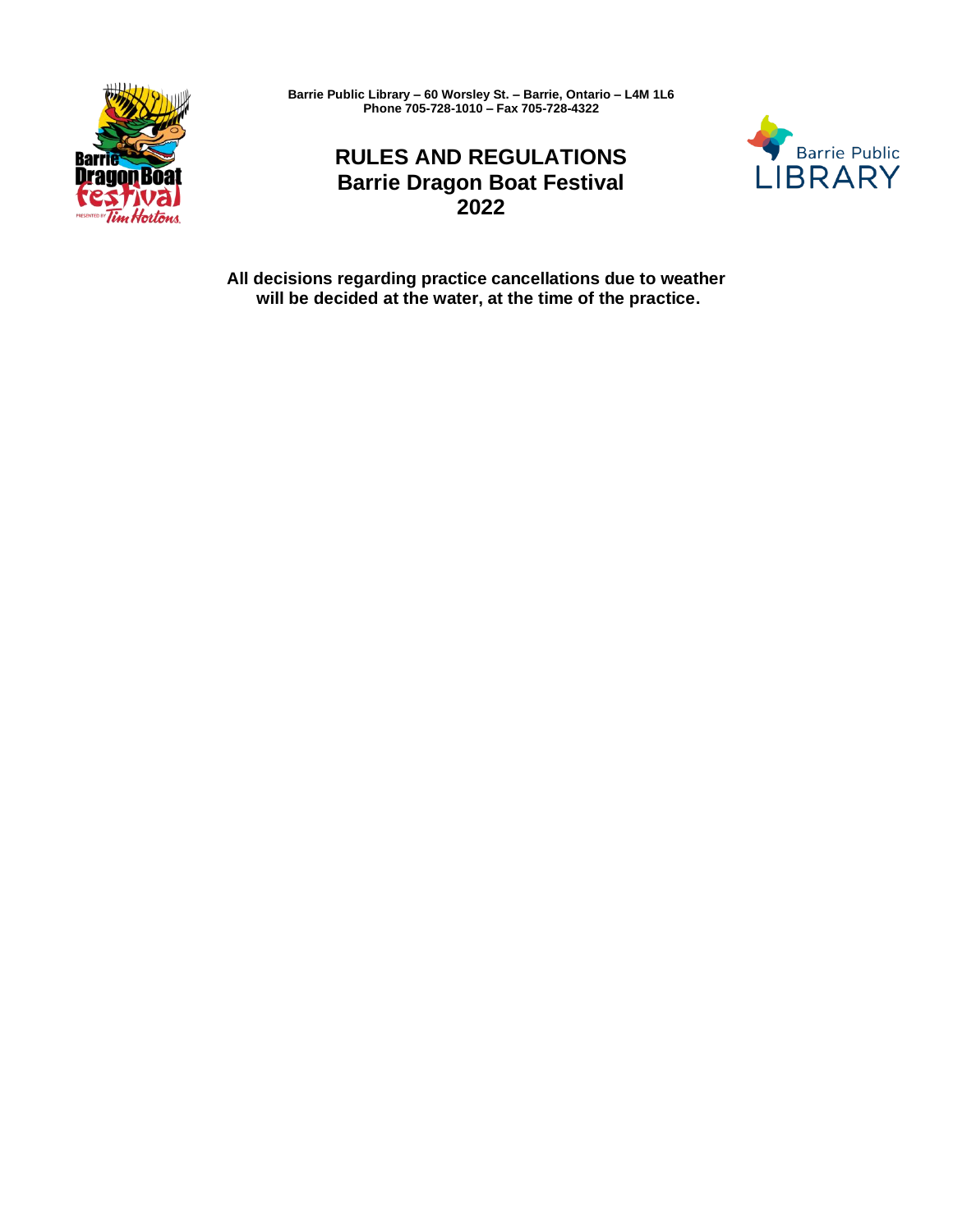The local marine unit is made aware of the summer session calendar. If your dragon boat veers off course or becomes swamped, please remain with the boat and follow your steersperson's instructions.

Wearing a Personal Floatation Device (PFD) is **mandatory** and these will be supplied by the Barrie Dragon Boat Festival. Bring your own approved PFD if you prefer.

Dragon boating is a weather dependant event. Should the water conditions not be considered safe on race day, the race schedule may be adjusted accordingly. In the event of extreme weather conditions that result in the cancellation of races there will be no refunds.

Alcohol may only be consumed in licensed areas. Festival officials reserve the right to refuse access to the dragon boats to any individual appearing to be under the influence of alcohol or drugs.

#### **3) DRAGON BOATS AND EQUIPMENT**

The Barrie Dragon Boat Festival will be using Alkame Dragon Boat Services and their resources. Depending on conditions and availability, The Library's Boats (I.e., Moore Dragonslayer and Barrie's Ribbons of Hope dragon boat) may also be used. On race day each boat is fully equipped with dragon head, dragon tail, paddles, steering oar, drum and drumsticks. The boat is not dressed for practices.

Paddles will be supplied, as required. Teams may use their own paddles as long as they conform to required specifications. Any unmodified *Grey Owl* dragon boat paddle or any paddle supplied by race organizers will meet event specifications. No substitutions.

When equipment is damaged or lost through the wilful, reckless or negligent actions of a person or team, then that person or team shall be responsible for financially reimbursing the Barrie Public Library.

### **4) RACE VENUE AND LOGISTICS**

The Barrie Dragon Boat Festival is organized through the Barrie Public Library and held at Heritage Park on Kempenfelt Bay. The racecourse is a **300-metre course**, clearly marked with neon buoys. Electronic timing with manual back-up and finish line video replay will record official race times and placing.

The start sequence of the race will initially be controlled by the referee, who will in turn hand the race over to the starting official. The referee will direct the teams to the start line (pre-start position). Once each boat is in the pre-start position the referee will hand the race to the starter. As soon as all boats are aligned and stationary at the start, the starter will voice the command, "ATTENTION PLEASE" and within a two (2) second period the start cannon will fire. A five (5) second time penalty will be issued to any team that begins paddling, in whole or in part, prior to the start cannon. In all cases, the starter can call back the race for a re-start.

Once a race has begun, each team is responsible for remaining in **the centre** of their respective lane until they cross the finish line. A team that wanders outside the racecourse or into another lane may be disqualified (DSQ), particularly if they interfere in any way with the progress of another boat. A team that enters into another team's lane but does not interfere with the progress of another boat, may continue but will be disqualified if the team does not cross the finish line in the team's own lane. **The decision as to whether interference has occurred is made by the referee, whose decision is final, without appeal.** A team that is interfering, or is about to interfere, with another boat may be told to stop their boat by a race official. If the team does not stop their boat they will be disqualified.

The finish line is marked with RED buoys. The finish of each boat is recorded as the dragon's nose breaks the plane of the finish sight line approximately 1 metre behind the red buoys. All crew members must be in the boat at the end of the race or the boat will be recorded as 'Did Not Finish' (DNF). The decision of the judges is final.